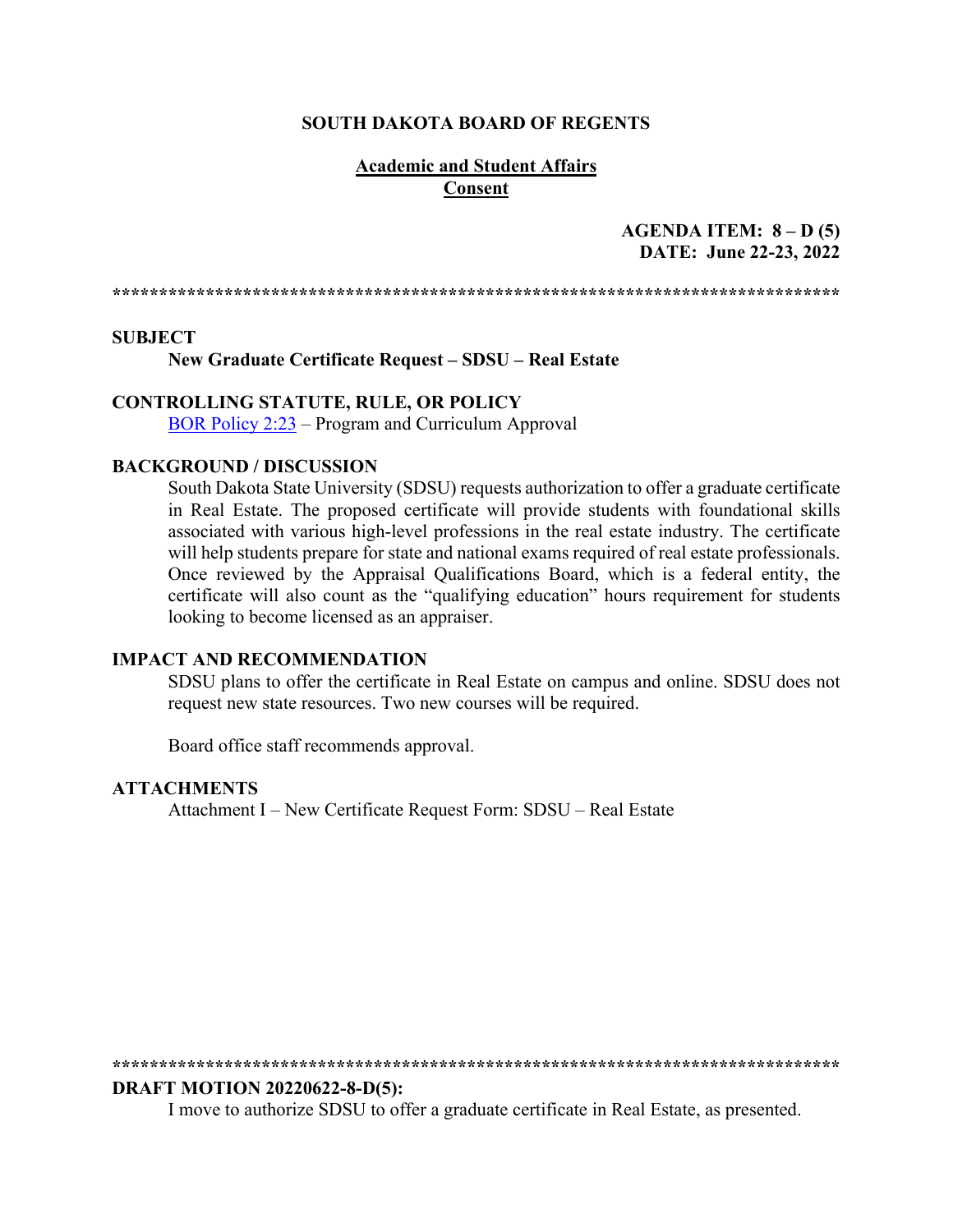

# **SOUTH DAKOTA BOARD OF REGENTS** ACADEMIC AFFAIRS FORMS

# New Certificate

| <b>UNIVERSITY:</b>                      | <b>SDSU</b>                                   |
|-----------------------------------------|-----------------------------------------------|
| TITLE OF PROPOSED CERTIFICATE:          | <b>Real Estate</b>                            |
| <b>INTENDED DATE OF IMPLEMENTATION:</b> | 2022-2023 Academic Year                       |
| <b>PROPOSED CIP CODE:</b>               | 52.1501                                       |
| <b>UNIVERSITY DEPARTMENT:</b>           | <b>Ness School of Management &amp;</b>        |
|                                         | <b>Economics</b>                              |
| <b>BANNER DEPARTMENT CODE:</b>          | <b>SSME</b>                                   |
| <b>UNIVERSITY DIVISION:</b>             | <b>Arts, Humanities &amp; Social Sciences</b> |
| <b>BANNER DIVISION CODE:</b>            | 3S                                            |

# ☒**Please check this box to confirm that:**

- The individual preparing this request has read [AAC Guideline 2.7,](https://www.sdbor.edu/administrative-offices/academics/academic-affairs-guidelines/Documents/2_Guidelines/2_7_Guideline.pdf) which pertains to new certificate requests, and that this request meets the requirements outlined in the guidelines.
- This request will not be posted to the university website for review of the Academic Affairs Committee until it is approved by the Executive Director and Chief Academic Officer.

# **University Approval**

*To the Board of Regents and the Executive Director: I certify that I have read this proposal, that I believe it to be accurate, and that it has been evaluated and approved as provided by university policy.*

11 April 11 Mars 11 Mars 11 Mars 11 Mars 11 Mars 11 Mars 11 Mars 11 Mars 11 Mars 11 Mars 11 Mars 11 Mars 11 Ma

*President or Chief Academic Officer of the University*

3/28/2022 Date

# **1. Is this a graduate-level certificate or undergraduate-level certificate?**

Undergraduate Certificate □ Graduate Certificate ⊠

# **2. What is the nature/ purpose of the proposed certificate? Please include a brief (1-2 sentence) description of the academic field in this certificate.**

South Dakota State University (SDSU) requests authorization to offer a graduate Real Estate Certificate. The proposed graduate certificate in Real Estate will provide students with foundational skills associated with various high-level professions in the real estate industry. The certificate will help students prepare for state and national exams required of real estate professionals.

An appraiser is a licensed professional who forms an opinion of value of real estate. There are three main hurdles that aspiring appraisers must clear before they can obtain their license. First, they must obtain a specific number of "experience hours". Second, they must complete a specific number of "qualifying education" hours. Third, they must pass national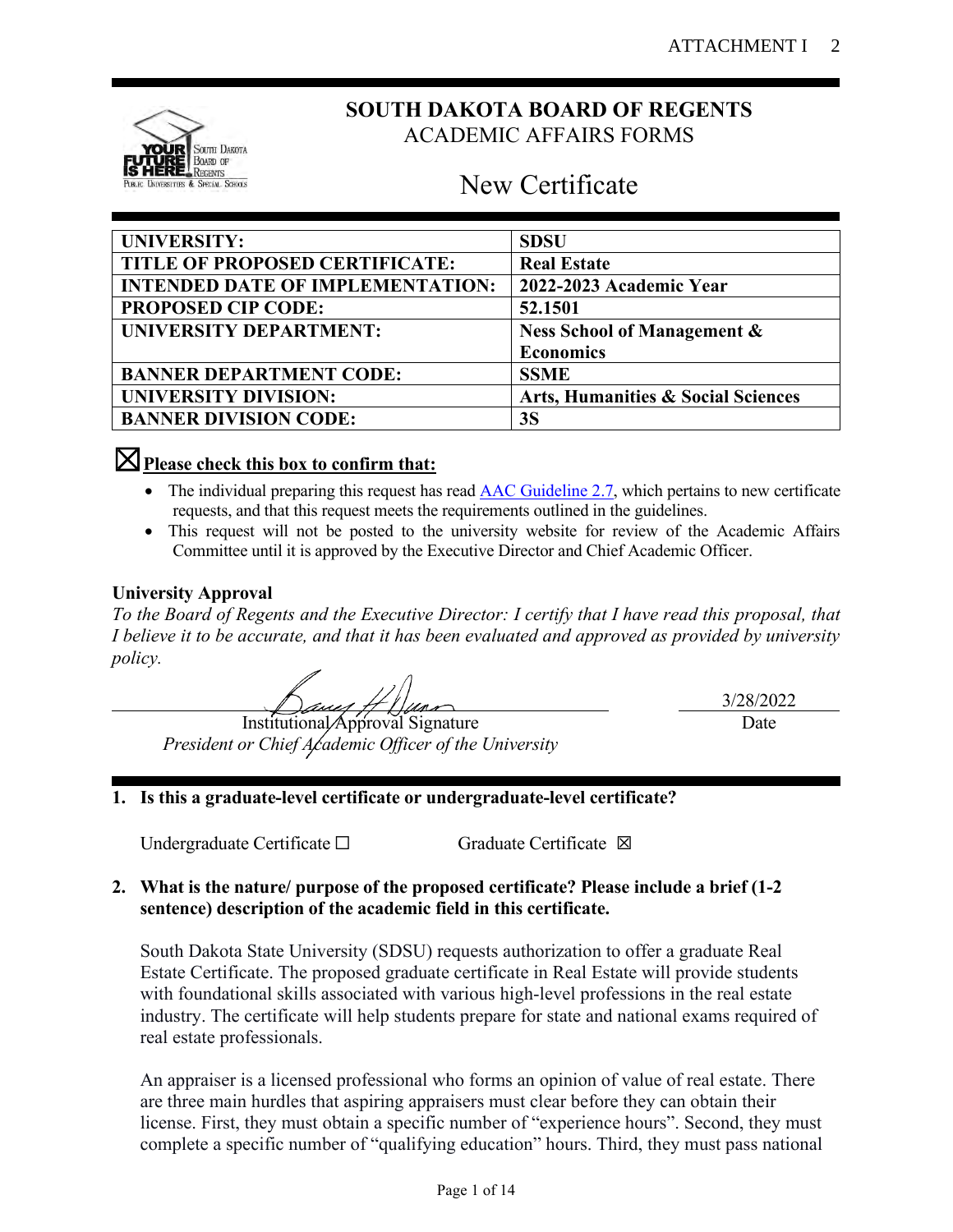exams. The proposed graduate certificate in Real Estate will provide students with an option for clearing the second hurdle towards appraisal licensure by providing them a means to complete their "qualifying education" hours requirement.

The South Dakota Department of Labor and Regulation (SDDLR) is in the process of developing the Experience Training Program (ETP) to provide aspiring appraisers a new option for completing the experience hours that are required for an appraisal license. Although the ETP will allow candidates to complete appraisals in a classroom setting, anything a candidate does within the ETP will count only towards the "experience hours" hurdle. In addition to completing experience hours, candidates also must complete "qualifying education" hours. What qualifies as education hours is determined by the Appraisal Qualifications Board (AQB) which is a federal entity. If the proposed graduate certificate in Real Estate is approved, the AQB will analyze it to determine if it meets their criteria for approved "Qualifying Education". If the AQB approves the courses in the certificate, students will be able to complete the majority of their "education hours" requirement at SDSU. Students will benefit by being able to complete both their experience hours through the ETP and their education hours at SDSU.

Students will also benefit by receiving the certificate from SDSU on their transcript. Currently, most aspiring appraisers take qualifying education courses online. The courses are not associated with universities and students do not receive the benefit of a diploma from an accredited university. The proposed certificate in Real Estate provides students the opportunity to satisfy their "qualifying education" hours requirement while at the same time receiving recognition from SDSU for the completion of the certificate.

# **3. If you do not have a major in this field, explain how the proposed certificate relates to your university mission and strategic plan, and to the current Board of Regents Strategic Plan 2014-2020.**

SDSU offers an undergraduate minor titled Land Valuation and Rural Real Estate. This proposed graduate-level certificate will not duplicate the minor. Instead, it will complement the minor and allow students to enhance their knowledge and understanding of real estate beyond the undergraduate level.

The proposed Real Estate Certificate supports the mission of SDSU as provided in SDCL 13-58-1: *Designated as South Dakota's land grant university, South Dakota State University, formerly the state college of agriculture and mechanical arts, shall be under the control of the Board of Regents and shall provide undergraduate and graduate programs of instruction in the liberal arts and sciences and professional education in agriculture, education, engineering, home economics, nursing and pharmacy, and other courses or programs as the Board of Regents may determine.*

The proposed certificate also supports the goals stated in the South Dakota Board of Regents Strategic Plan 2014-2020:

*Goal I* -*Student Success* 

• Increase total graduate degrees awarded.

*Goal 2* -*Academic Quality and Performance* 

- Continue to approve new graduate programs.
- Improve the pass rates on licensure and certification exams.
- Develop and grow high-quality and distinct academic programs to meet the needs of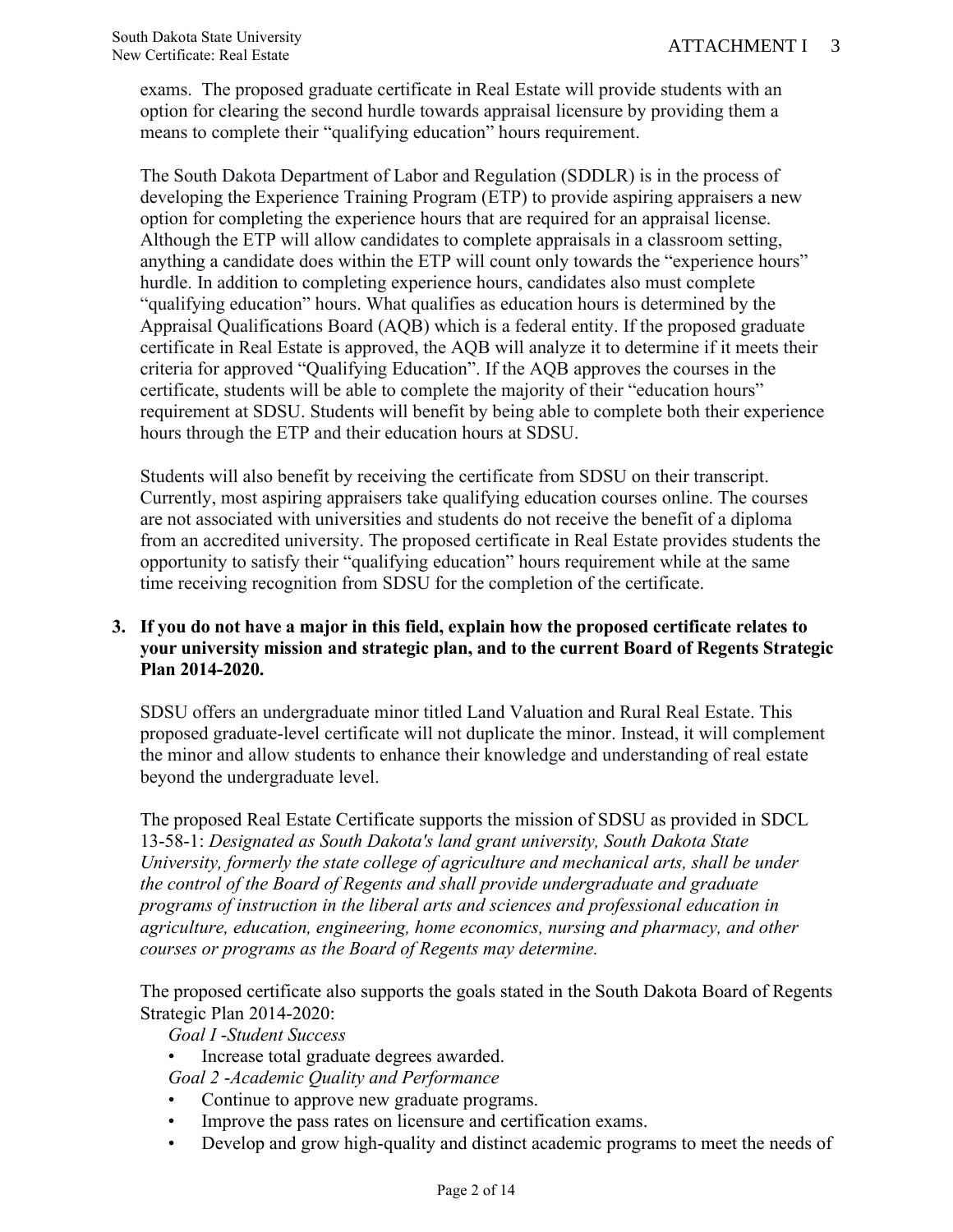diverse students and market demands.

In addition, this graduate certificate aligns with the SDSU's Imagine 2023 strategic plan1 by offering a student-centered education. Specifically, the courses and certificate will contribute to the attainment of Strategic Goal I -Excellence through Transformative Education. This will be a distinct and high-quality academic program designed to meet the needs of diverse student and market demand. It will increase the number of programs offered which use a diversity of delivery methods, times (or scheduling), and locations. It will promote active and innovative teaching, learning, and advising practices.

The proposed certificate will also contribute to the attainment of Strategic Goal IV – Be a *Growing, High-Performing and Healthy University*. The certificate will allocate the University's resources to achieve strategic priorities by creating a culture that encourages and supports collaboration, sustainability, creativity, and bold ideas.

## **4. Provide a justification for the certificate program, including the potential benefits to students and potential workforce demand for those who graduate with the credential.**

The proposed Real Estate Certificate will benefit students interested in a profession in the real estate industry. Real estate is a major industry in the United States and, more specifically, in the state of South Dakota. The real estate industry in South Dakota is continuing to see significant growth especially in the Sioux Falls area. According to data from the 2020 U.S. Census, since the last decade, the cities of Sioux Falls, Tea, and Harrisburg have grown by 19%, 58.7%, and  $63.1\%$  respectively.<sup>2</sup> With continued growth, private developers along with state and local leadership will need to continuously remain on the forefront of responding to the dynamic needs of the real estate market in South Dakota. The South Dakota Department of Labor and Regulation projects that the real estate industry in South Dakota will have an 8.5% increase from 2018-2028 which is 1.4% higher than the expected growth for all industries in the state.<sup>3</sup> Likewise, data suggests that workforce demand for students with credentials in real estate will also be high. In South Dakota, jobs within the real estate industry are expected to grow by 8.5% from 2018-2028, which is above the average rate for all industries (7.1%).

|                                            |         |                                  | Worker | Percent  |
|--------------------------------------------|---------|----------------------------------|--------|----------|
| Industry                                   |         | 2018 Workers 2028 Workers Growth |        | Growth   |
| <b>Total All Industries</b>                | 491,588 | 526,251                          | 34,663 | $7.1\%$  |
| <b>Real Estate</b>                         | 2,915   | 3,163                            | 248    | 8.5%     |
| Securities, Commodity Contracts, and other | 1,176   | 1,318                            | 142    | $12.1\%$ |
| Financial Investments & Related Activities |         |                                  |        |          |
| <b>Construction of Buildings</b>           | 5,911   | 6,475                            | 564    | $9.5\%$  |

<sup>1</sup> <https://www.sdstate.edu/imagine-2023-aspire-discover-achieve>

<sup>2</sup> U.S. Census Bureau QuickFacts. Sioux Falls city, South Dakota. Tea city, South Dakota. Harrisburg city, South Dakota. Population, percent change – April 1, 2010 (estimates base) 2019, to July 1, 2019, (V2019),U.S. Census Bureau, at

[https://www.census.gov/quickfacts/fact/dashboard/siouxfallscitysouthdakota,teacitysouthdakota,harrisburgcitysouth](https://www.census.gov/quickfacts/fact/dashboard/siouxfallscitysouthdakota,teacitysouthdakota,harrisburgcitysouthdakota,minnehahacountysouthdakota/PST120219) [dakota,minnehahacountysouthdakota/PST120219](https://www.census.gov/quickfacts/fact/dashboard/siouxfallscitysouthdakota,teacitysouthdakota,harrisburgcitysouthdakota,minnehahacountysouthdakota/PST120219) (visited *December 8, 2021*)

<sup>&</sup>lt;sup>3</sup> Statewide Industry Employment Projections 2018-2028. South Dakota Department of Labor and Regulation, at [https://dlr.sd.gov/lmic/menu\\_projections\\_industry\\_statewide.aspx](https://dlr.sd.gov/lmic/menu_projections_industry_statewide.aspx) (visited *December 8, 2021*)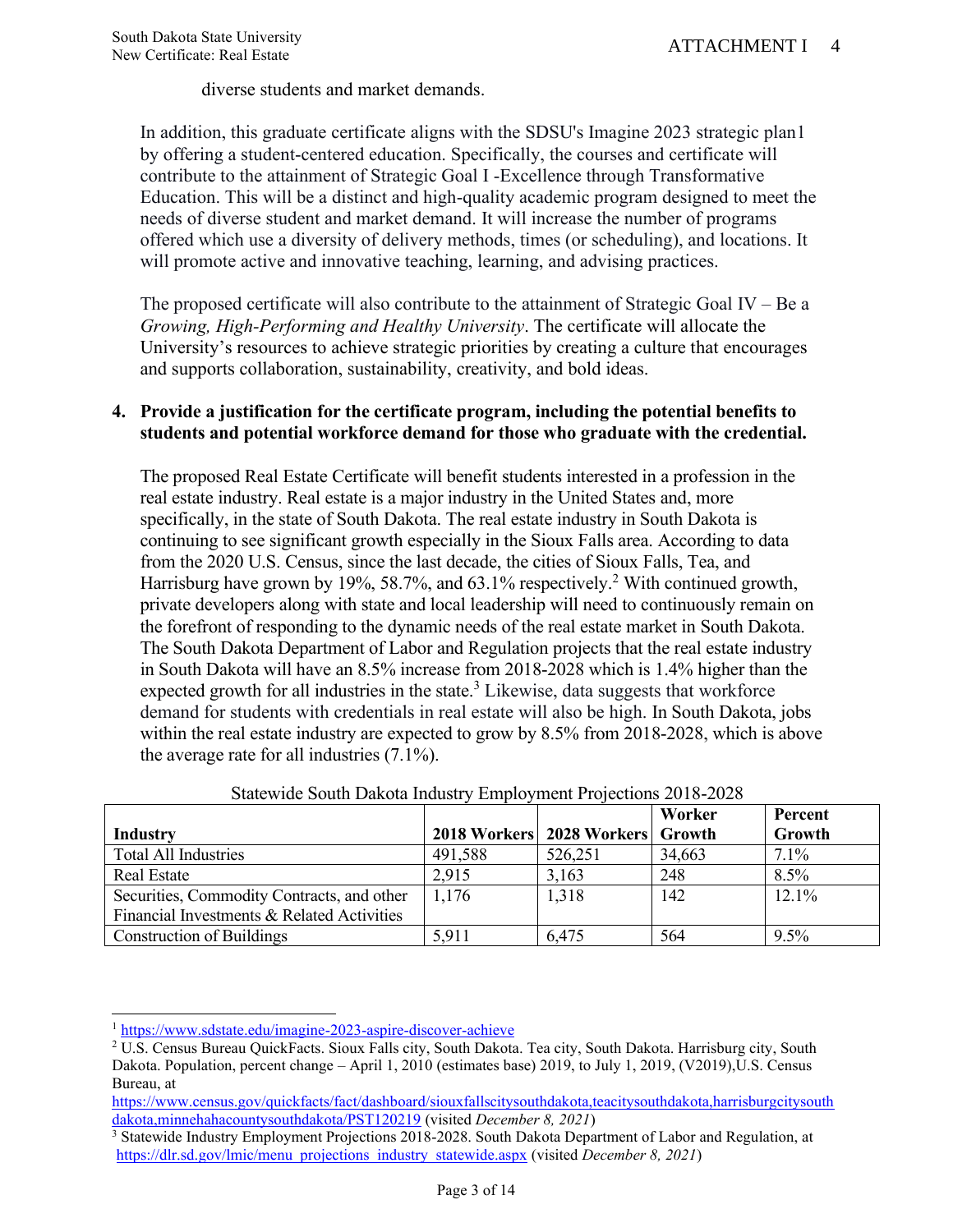| <b>Title</b>                                | 2018              | 2028              | <b>Numeric</b> | Percent |
|---------------------------------------------|-------------------|-------------------|----------------|---------|
|                                             | <b>Employment</b> | <b>Employment</b> | <b>Change</b>  | Change  |
| Total, All Occupations                      | 491,588           | 526,251           | 34,663         | 7.1%    |
| Property, Real Estate, and Community        | 1,475             | 1,606             | 131            | 8.9%    |
| <b>Association Managers</b>                 |                   |                   |                |         |
| Appraisers and Assessors of Real Estate     | 471               | 503               | 32             | $6.8\%$ |
| Real Estate Sales Agents                    | 728               | 784               | 56             | $7.7\%$ |
| Title Examiners, Abstracters, and Searchers | 245               | 261               | 16             | $6.5\%$ |
| Loan Officers                               | 1,703             | 1,930             | 227            | 13.3%   |
| <b>Financial Analysts</b>                   | 469               | 522               | 53             | 11.3%   |
| <b>Credit Analysts</b>                      | 374               | 415               | 41             | 11.0%   |
| <b>Cost Estimators</b>                      | 850               | 928               | 78             | $9.2\%$ |

#### Statewide South Dakota Employment Projections by Occupation 2018-2028<sup>4</sup>

South Dakota, like many other areas of the country, suffers from an observed shortage of appraisers that are willing to supervise appraiser-trainees. As a result, fewer individuals have been able to enter the profession. The low number of people entering the profession combined with the high attrition rate results in a potentially high workforce demand. Anecdotal stories from lenders and borrowers highlight the issues caused by an appraiser shortage. Almost every residential real estate transaction involving a lender will require an appraisal prior to closing. Closings have been delayed by weeks and months due to the inability to find an appraiser for hire.

According to the United States Bureau of Labor and Statistics, employment of property appraisers and assessors is projected to grow four percent from 2020 to 2030, slower than the average for all occupations. Despite the slower than average employment growth, about 6,300 openings for property appraisers and assessors are projected each year, on average, over the decade. Most of those openings are expected to result from the need to replace workers who transfer to different occupations or exit the labor force, such as to retire.<sup>5</sup>

The Appraisal Institute (AI) is a professional association of real estate appraisers. The AI's research department has reported that since the mortgage crisis of 2008, the country's number of real estate appraisers has decreased every year. According to a publication put out by the AI in 2019, as of December 31, 2018, the number of active real estate appraisers in the U.S. stood at 78,015 which represents a 10.5% decrease from the number in 2014. Additionally, the publication reported that 70.8% of all appraisers were 51 years old or older. Only 6.7% were 35 years or younger. As of the date of the publication, the average annual rate of decrease of active appraisers over the preceding five years was 2.6%. The AI suggests that the number of appraisers could continue to decline at a higher annual rate due to more retiring appraisers and fewer new appraisers.<sup>6</sup>

The shortage of appraisers impacts the timeliness of appraisals, affecting various other aspects of real estate transactions, including delays in closings and hindering credit availability. Congress acknowledged this shortage when it passed section 103 of S. 2155, the

<sup>4</sup> Statewide South Dakota Employment Projections by Occupation 2018-2028. South Dakota Department of Labor and Regulation, a[t https://dlr.sd.gov/lmic/menu\\_projections\\_occupation\\_statewide.aspx](https://dlr.sd.gov/lmic/menu_projections_occupation_statewide.aspx) (visited *December 8, 2021)* 

<sup>5</sup> Bureau of Labor Statistics, U.S. Department of Labor, Occupational Outlook Handbook, Appraisers and Assessors of Real Estate, at<https://www.bls.gov/ooh/business-and-financial/appraisers-and-assessors-of-real-estate.htm> (visited December 8, 2021).

<sup>6</sup> Appraisal Institute, U.S. Valuation Profession Fact Sheet, Q1 2019, at

<https://www.appraisalinstitute.org/file.aspx?DocumentId=2342> (visited December 8, 2021).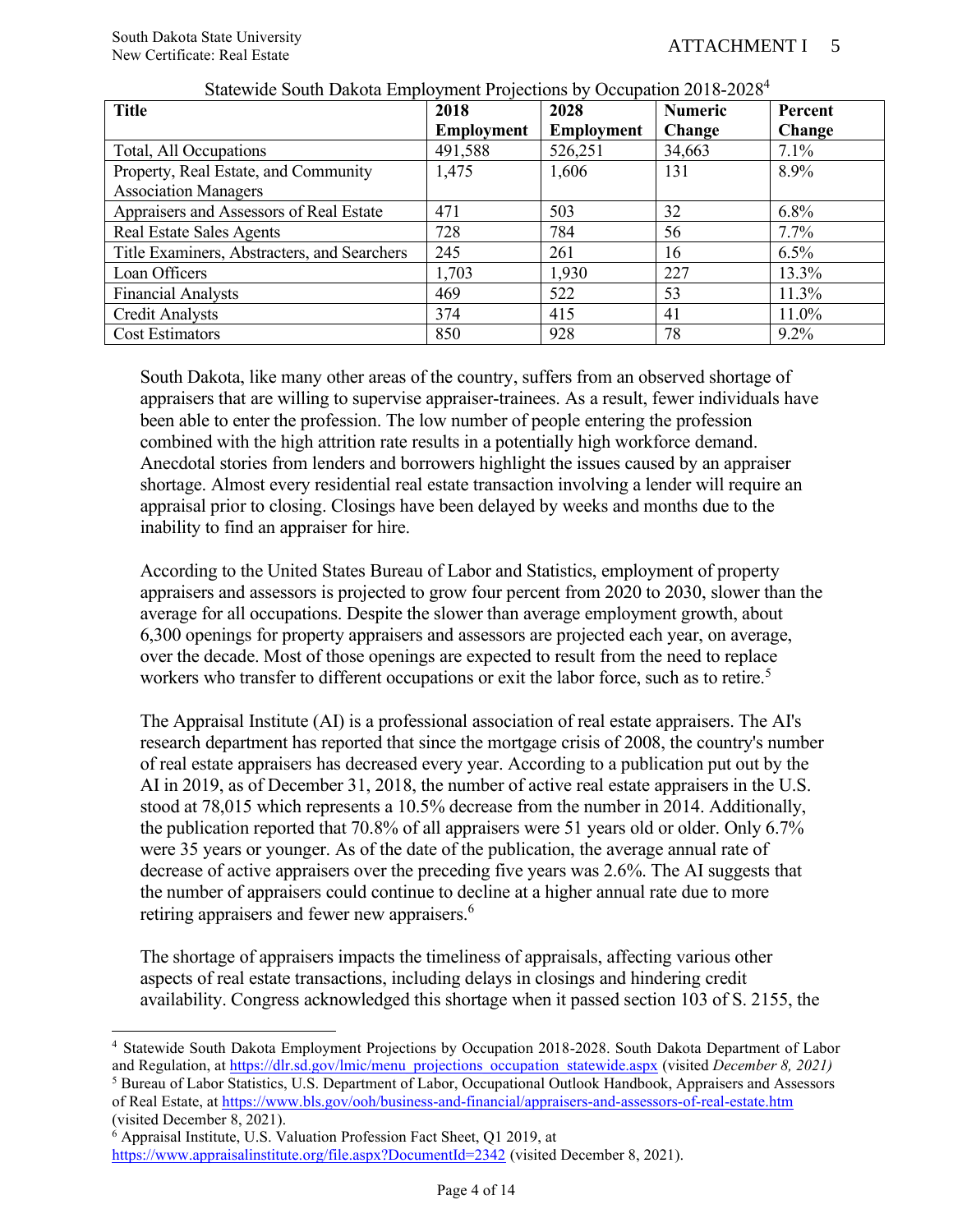"Economic Growth, Regulatory Relief, and Consumer Protection Act."<sup>7</sup> A frequently cited cause of the shortage of appraisers is barriers to entry caused by the appraiser licensing and credentialing process.

The ETP and the certificate would help alleviate the appraiser shortage by addressing the concerns related to barriers to entry. The certificate would help accomplish that goal by providing students a route to obtain their education requirements while also obtaining their experience hours within the ETP. Due to the current shortage of appraisers in South Dakota and across the nation, the demand for graduates will be high. Many appraisers work independently, so students would not have to rely on being hired by a company or another appraiser to begin working once they receive their license.

Likewise, data suggests that workforce demand for students with credentials in real estate will also be high. In South Dakota, jobs within the real estate industry are expected to grow by 8.5% from 2018-2028, which is above the average rate for all industries  $(7.1\%)$ .<sup>8</sup>

### **5. Who is the intended audience for the certificate program (including but not limited to the majors/degree programs from which students are expected)?**

The intended audience for the certificate program is students who wish to have a career in the real estate industry or who wish to further develop their knowledge of the field of real estate.

## **6. Certificate Design**

# **A. Is the certificate designed as a stand-alone education credential option for students not seeking additional credentials (i.e., a bachelor's or master's degree)? If so, what areas of high workforce demand or specialized body of knowledge will be addressed through this certificate?**

Yes. The certificate will provide specialized knowledge to individuals who wish to become professionals in the real estate industry. The certificate will help students prepare for state and national exams required of real estate professionals. Furthermore, the certificate will provide training in key areas applicable to any profession in the real estate industry. In South Dakota, jobs within the real estate industry are expected to grow by 8.5% from 2018- 2028, which is above the average rate of  $7.1\%$ .

# **B. Is the certificate a value-added credential that supplements a student's major field of study? If so, list the majors/programs from which students would most benefit from adding the certificate.**

Yes. The certificate is intended to supplement a SDSU graduate education. Graduate students in economics, agriculture, architecture, or construction related majors will benefit from the certificate. Students in many other disciplines across campus may find value as well.

<sup>&</sup>lt;sup>7</sup> Economic Growth, Regulatory Relief, and Consumer Protection Act, S.2155, 115<sup>th</sup> Cong. (2017-2018), at <https://www.congress.gov/bill/115th-congress/senate-bill/2155> (visited December 8, 2021).

<sup>8</sup> Statewide Industry Employment Projections 2018-2028. South Dakota Department of Labor and Regulation, at [https://dlr.sd.gov/lmic/menu\\_projections\\_industry\\_statewide.aspx](https://dlr.sd.gov/lmic/menu_projections_industry_statewide.aspx) (visited *December 8, 2021*)

<sup>9</sup> Statewide Industry Employment Projections 2018-2028. South Dakota Department of Labor and Regulation, at [https://dlr.sd.gov/lmic/menu\\_projections\\_industry\\_statewide.aspx](https://dlr.sd.gov/lmic/menu_projections_industry_statewide.aspx) (visited *December 8, 2021*)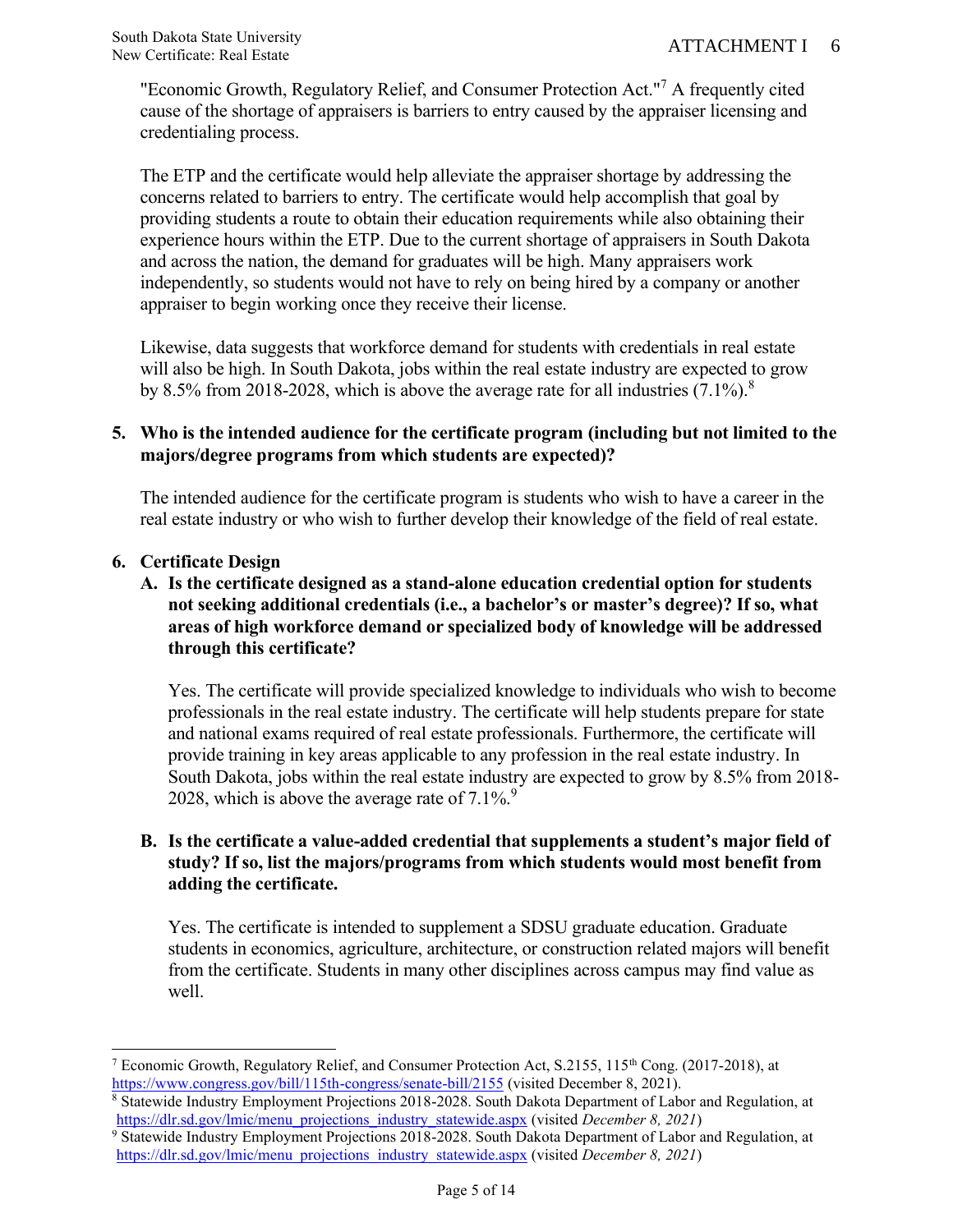**C. Is the certificate a stackable credential with credits that apply to a higher-level credential (i.e., associate, bachelor's, or master's degree)? If so, indicate the program(s) to which the certificate stacks and the number of credits from the certificate that can be applied to the program.**

Yes. The certificate will deliver essential real estate tools that fall within the M.S. in Economics. The certificate will include twelve credits, three of which will come from Managerial Economics (a required course for the M.S. in Economics). The remaining nine credits will count as elective credits towards the M.S. in Economics.

**7. List the courses required for completion of the certificate in the table below (if any new courses are proposed for the certificate, please attach the new course requests to this form).** 

|               |               |                                         | <b>Prerequisites</b>                                 | <b>Credit</b> | <b>New</b> |
|---------------|---------------|-----------------------------------------|------------------------------------------------------|---------------|------------|
| <b>Prefix</b> | <b>Number</b> | <b>Course Title</b>                     | for Course                                           | <b>Hours</b>  | (yes, no)  |
| <b>BLAW</b>   | 554           | <b>Real Estate Finance</b>              | None                                                 |               | Yes        |
| <b>BLAW</b>   | 555           | <b>Advanced Real Property Valuation</b> | None                                                 |               | Yes        |
| <b>BLAW</b>   | 590           | Seminar (Real Estate)                   | None                                                 |               | No         |
| ECON/MGMT     | 751           | <b>Advanced Managerial Economics</b>    | None                                                 |               | No         |
|               |               |                                         | $\mathcal{C}_{\mathbf{u}}$ $\mathbf{h}_{\mathbf{t}}$ | 12            |            |

 $\text{Subtotal}$   $12$  |

# **8. Student Outcome and Demonstration of Individual Achievement.**

*Board Policy 2:23 requires certificate programs to "have specifically defined student learning outcomes.* 

## **A. What specific knowledge and competencies, including technology competencies, will all students demonstrate before graduation**?

Students who have completed the Real Estate Certificate will be able to:

- Use financial concepts and theories in assessing the value or real property.
- Apply economic theories and tools to a range of real estate focused specialties.
- Design, analyze, and evaluate management strategies using economic and management theories.

## **B. Complete the table below to list specific learning outcomes – knowledge and competencies – for courses in the proposed program in each row.**

|                                                     | Program Courses that Address the Outcomes |                 |                 |                 |
|-----------------------------------------------------|-------------------------------------------|-----------------|-----------------|-----------------|
|                                                     |                                           |                 |                 | ECON/           |
| <b>Individual Student Outcome</b>                   | <b>BLAW 554</b>                           | <b>BLAW 555</b> | <b>BLAW 590</b> | <b>MGMT 751</b> |
| Students will be able to use financial concepts and | X                                         | X               | X               |                 |
| theories in assessing the value or real property.   |                                           |                 |                 |                 |
| Students will be able to apply economic theories    | X                                         | X               |                 |                 |
| and tools to a range of real estate focused         |                                           |                 |                 |                 |
| specialties.                                        |                                           |                 |                 |                 |
| Students will be able to design, analyze, and       |                                           |                 |                 |                 |
| evaluate management strategies using economic       |                                           |                 |                 |                 |
| and management theories.                            |                                           |                 |                 |                 |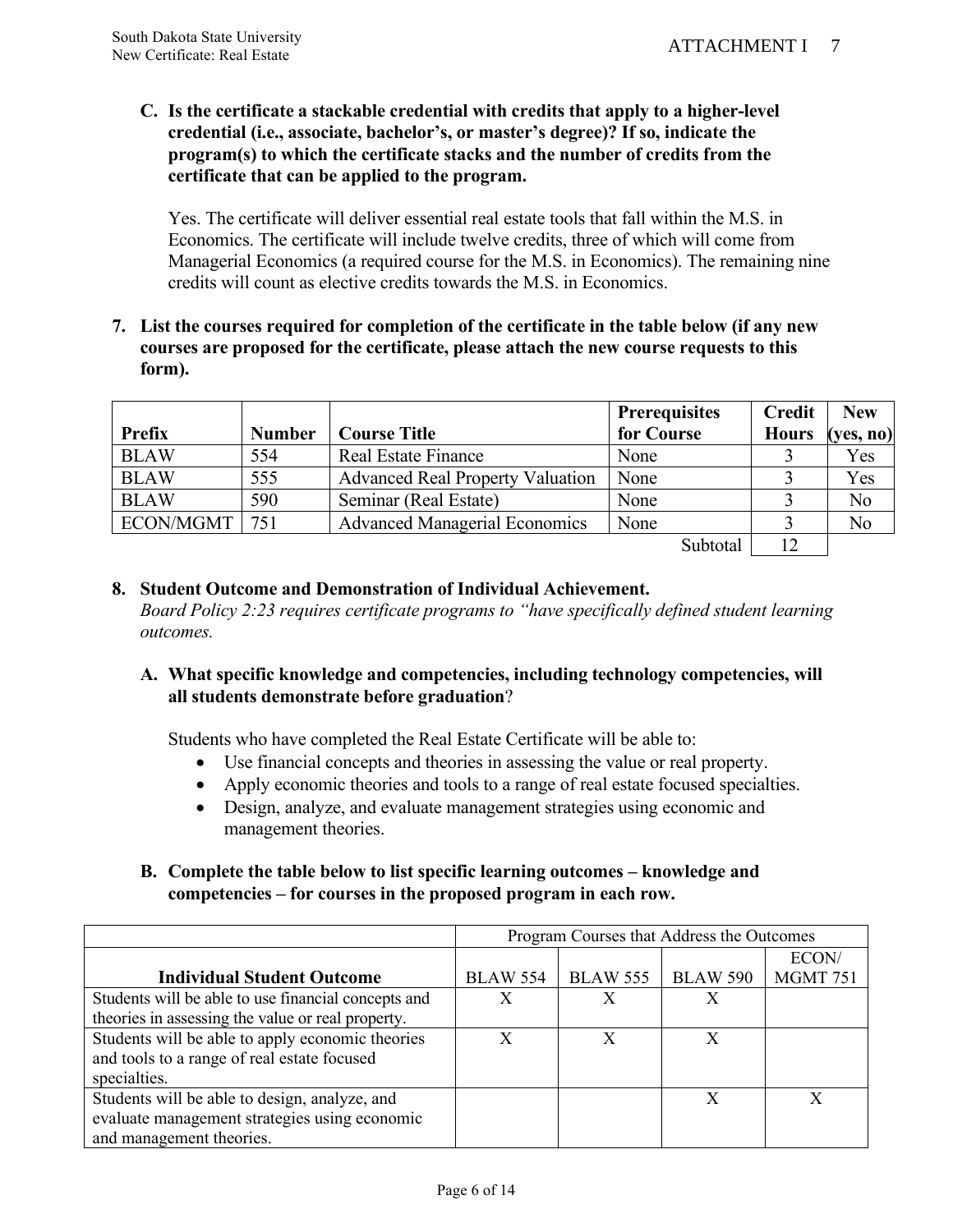# **9. Delivery Location.**

**A. Complete the following charts to indicate if the university seeks authorization to deliver the entire program on campus, at any off campus location (e.g., USD Community College for Sioux Falls, Black Hills State University-Rapid City, Capital City Campus, etc.) or deliver the entire program through distance technology (e.g., as an on-line program)?**

|                  | Yes/No   | <b>Intended Start Date</b> |  |
|------------------|----------|----------------------------|--|
| <b>On campus</b> | $v_{es}$ | 12022-2023 Academic Year   |  |

|            | Yes/No | If Yes, list location(s) | <b>Intended Start Date</b> |
|------------|--------|--------------------------|----------------------------|
| Off campus | No     |                          |                            |

|                          | Yes/No | If Yes, identify delivery methods<br>Delivery methods are defined in <b>AAC</b><br>Guideline 5.5 | <b>Intended Start Date</b> |
|--------------------------|--------|--------------------------------------------------------------------------------------------------|----------------------------|
| <b>Distance Delivery</b> | Yes    | $015$ – Internet Asynchronous –                                                                  | 2022-2023                  |
| (online/other distance   |        | <b>Term Based Instruction</b>                                                                    | <b>Academic Year</b>       |
| delivery methods)        |        | $018$ – Internet Synchronous                                                                     |                            |
| <b>Does another BOR</b>  | No     | If yes, identify institutions:                                                                   |                            |
| institution already      |        |                                                                                                  |                            |
| have authorization to    |        |                                                                                                  |                            |
| offer the program        |        |                                                                                                  |                            |
| online?                  |        |                                                                                                  |                            |

**B. Complete the following chart to indicate if the university seeks authorization to deliver more than 50% but less than 100% of the certificate through distance learning (e.g., as an on-line program)?** *This question responds to HLC definitions for distance delivery.*

|                                | Yes/No | If Yes, identify delivery methods | <b>Intended Start Date</b> |
|--------------------------------|--------|-----------------------------------|----------------------------|
| <b>Distance Delivery</b>       | No     |                                   |                            |
| <b>(online/other distance)</b> |        |                                   |                            |
| delivery methods)              |        |                                   |                            |

### **10. Additional Information**

#### **Admission Requirements**

GRE: Not required TOEFL: 90-91 Internet-based TOEFL Essentials: 9.5 IELTS: 6.5 Duolingo: 115

Two letters of reference and a letter of intent are required. In the letter of intent, the applicant should identify their interests in the graduate program, address how their skills including those the applicant attained in their undergraduate program - align with our graduate program, and address any undergraduate coursework in which the applicant earned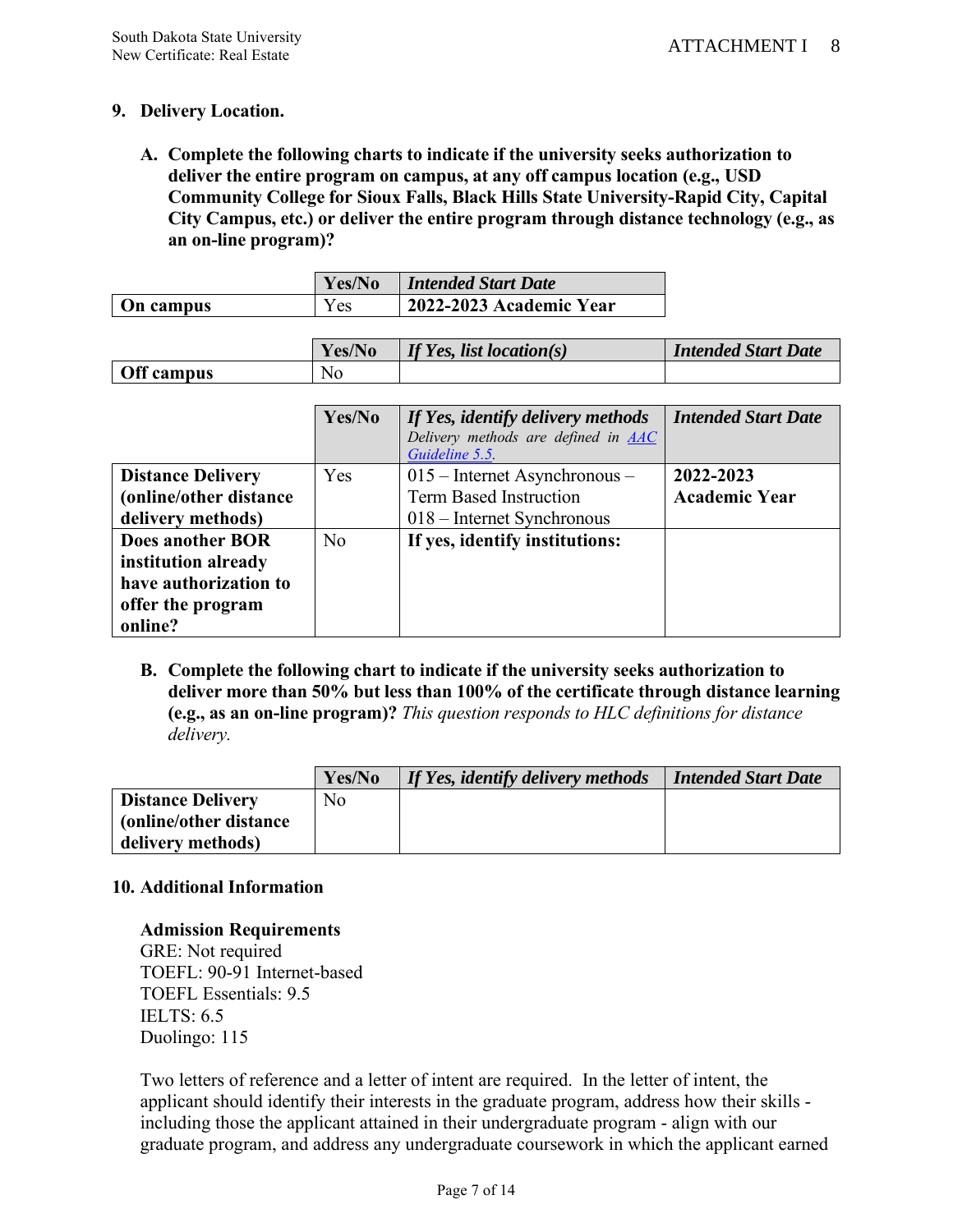below a B. The letter of intent should be roughly 500 to 750 words long.

# **Enrollment Projections**

As of January 2022, there are forty-seven students enrolled in the Land Valuation and Rural Real Estate minor offered by the Ness School of Management and Economics. If 1/4 of those students choose to pursue the proposed graduate certificate in real estate, about twelve students would take courses offered by the certificate in the next four to five years.

The SDLR conducted a survey amongst individuals in South Dakota who would be interested in enrolling in the ETP (unpublished survey results are available upon request). The survey targeted individuals who already held the entry level appraisal license but needed to obtain more experience hours. From that survey, the SDLR determined that approximately forty individuals across the state are interested in entering the ETP program. If ½ of the surveyed individuals enter the program and of that another ½ wish to obtain the graduate certificate in real estate, an additional ten students would enter the program in the next four to five years.

Finally, students who are not a part of the ETP will still potentially be interested in obtaining the certificate. As previously indicated, professions in the real estate industry in South Dakota and across the country are growing. Specifically, the urban area surrounding Sioux Falls is experiencing a boom in its growth rate. The certificate stands alone from the ETP and has value as a credential by itself. Because this certificate is offered online, students who are already working professionals will likely see a benefit of obtaining the certificate. Furthermore, no other school in the state of South Dakota offers a graduate certificate in real estate. If the Ness School were to assume that three students who are already working professionals enroll in classes for the certificate, they would reach a total of approximately 25 students who would go through the program in the next 4-5 years.

|                                                  | <b>Fiscal Years</b> |                 |             |               |
|--------------------------------------------------|---------------------|-----------------|-------------|---------------|
|                                                  | 1st                 | 2 <sub>nd</sub> | 3rd         | 4th           |
| <b>Enrollment Projections*</b>                   | <b>FY23</b>         | <b>FY24</b>     | <b>FY25</b> | <b>FY26</b>   |
| Students new to the university- certificate only |                     |                 |             | 2             |
| Students new to the university-M.S. in Economics |                     | 2               |             |               |
| Students from other university programs-         |                     |                 |             |               |
| certificate only                                 |                     |                 |             |               |
| Students from other university programs-M.S. in  |                     |                 |             | C             |
| Economics                                        |                     |                 |             |               |
| Continuing students-certificate only**           |                     | C               | ∍           | $\mathcal{D}$ |
| Continuing students-M.S. in Economics**          |                     |                 |             | っ             |
| $=$ Total students in the program (fall)         |                     |                 |             |               |

\*This table includes estimates for students who will complete only the certificate as well as students who will take the courses that make up the certificate as part of completing the M.S. in Economics.

\*\* As of January 2022, there are forty-seven students enrolled in the Land Valuation and Rural Real Estate minor offered by the Ness School of Management and Economics. These numbers assume that about <sup>1/4</sup> of those students will choose to pursue the proposed graduate certificate in real estate either as a standalone credential or as part of the M.S. in Economics over the next four years.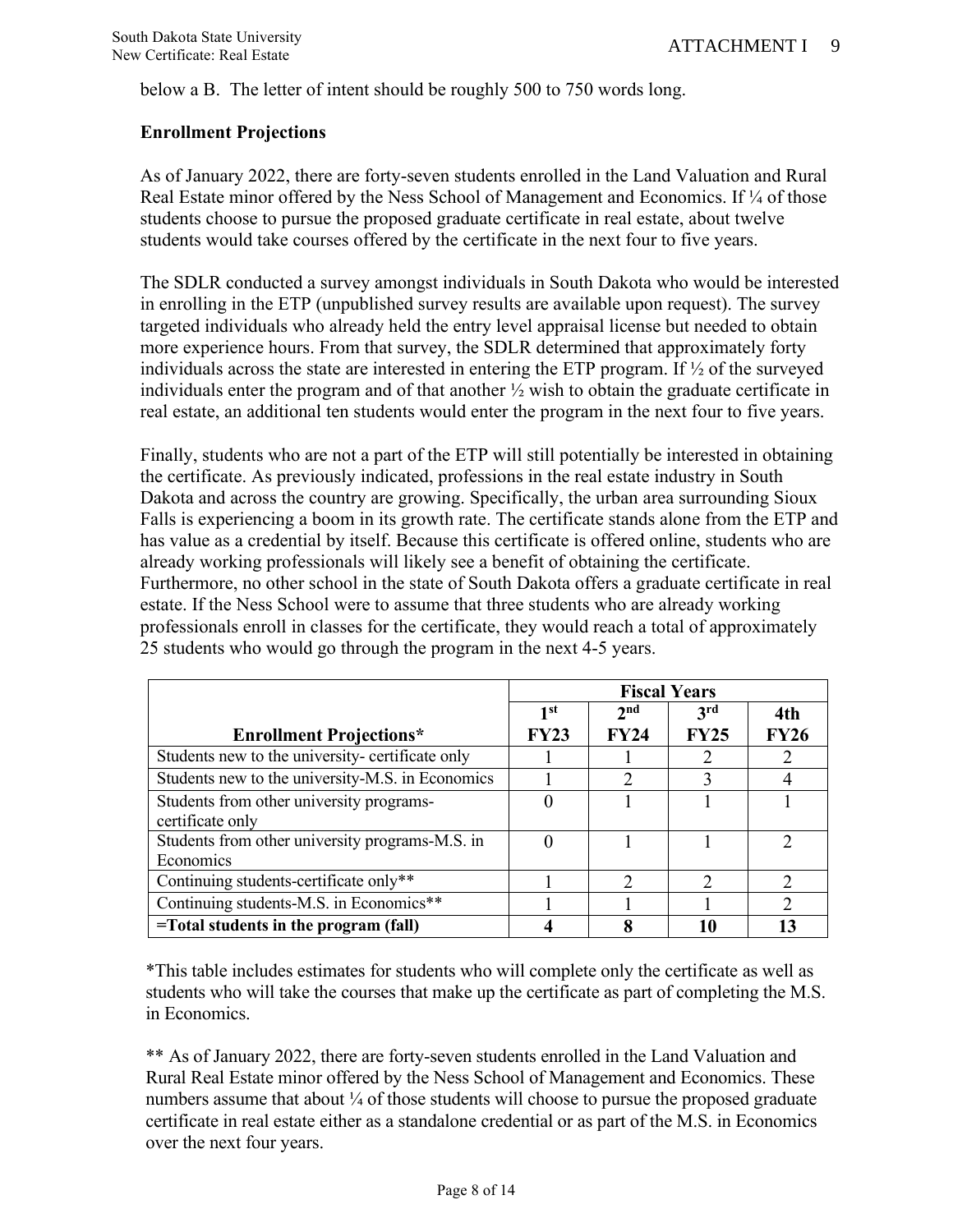# **Program Revenue**

|                                | <b>Fiscal Years</b> |                                           |               |               |  |  |  |
|--------------------------------|---------------------|-------------------------------------------|---------------|---------------|--|--|--|
|                                | 1st                 | 2 <sub>nd</sub><br>3 <sup>rd</sup><br>4th |               |               |  |  |  |
| <b>Estimates</b>               | <b>FY23</b>         | <b>FY24</b>                               | <b>FY25</b>   | <b>FY26</b>   |  |  |  |
| Billable program credit hours* | 48                  | 96                                        | 120           | 156           |  |  |  |
| Revenue**                      | \$22,581.60         | \$45,192.00                               | \$56,454.00   | \$73,390.20   |  |  |  |
| $\text{Costs}$ ***             | (\$15,000.00)       | (\$15,000.00)                             | (\$15,000.00) | (\$15,000.00) |  |  |  |
| Gross Income                   | \$7,581.60          | \$30,192.00                               | \$41,454.00   | \$58,390.20   |  |  |  |

\*Numbers are based on enrollment projections table multiplied by the 12 credit hours that make up the certificate

\*\*Online graduate course tuition applied to billable credit hours at the 2022 rate of \$470.45 per credit hour. If tuition rates change, adjudgment will need to be applied.

\*\*\* Costs include program delivery. Costs assume an adjunct would be hired to teach three of the classes associated with the certificate (Real Estate Finance, Advanced Real Property Valuation, and the Seminar course) at a rate of \$5,000.00 per course.

NOTE: these numbers assume a 100% completion rate by students who enter the program.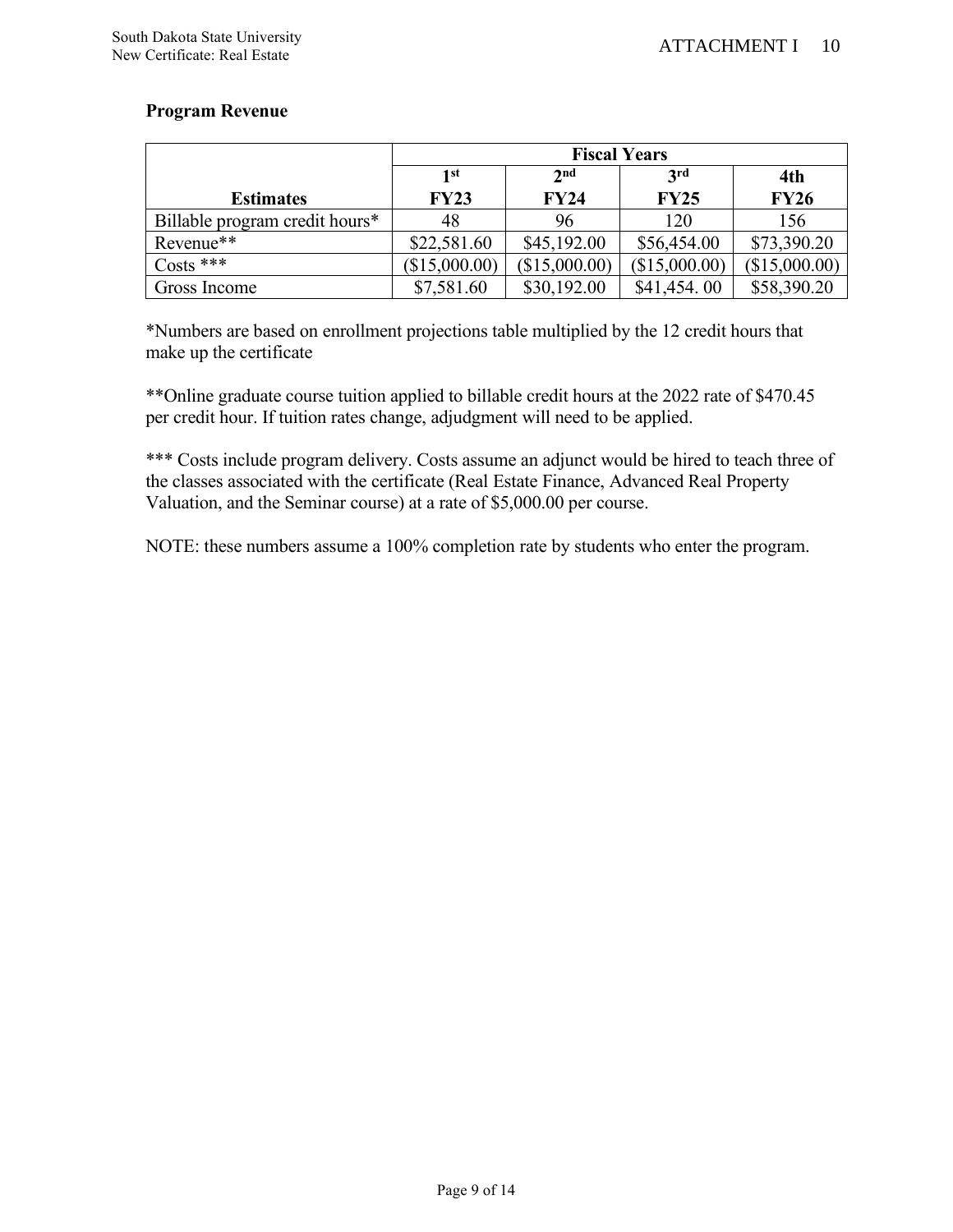# **Appendix A New Course Requests**



# **SOUTH DAKOTA BOARD OF REGENTS** ACADEMIC AFFAIRS FORMS

# New Course Request

|                                         |                                                                                                                                                                                                                                                                                                                                      | Arts, Humanities & Social Sciences / Ness School of |  |
|-----------------------------------------|--------------------------------------------------------------------------------------------------------------------------------------------------------------------------------------------------------------------------------------------------------------------------------------------------------------------------------------|-----------------------------------------------------|--|
| <b>SDSU</b>                             | <b>Management &amp; Economics</b>                                                                                                                                                                                                                                                                                                    |                                                     |  |
| <b>Institution</b>                      | <b>Division/Department</b>                                                                                                                                                                                                                                                                                                           |                                                     |  |
| Dennis D. Hedge                         |                                                                                                                                                                                                                                                                                                                                      | 3/23/2022                                           |  |
| <b>Institutional Approval Signature</b> |                                                                                                                                                                                                                                                                                                                                      | Date                                                |  |
|                                         |                                                                                                                                                                                                                                                                                                                                      |                                                     |  |
|                                         | <b>Section 1. Course Title and Description</b>                                                                                                                                                                                                                                                                                       |                                                     |  |
| Prefix & No.                            | <b>Course Title</b>                                                                                                                                                                                                                                                                                                                  | <b>Credits</b>                                      |  |
| <b>BLAW 454 - 554</b>                   | <b>Real Estate Finance</b>                                                                                                                                                                                                                                                                                                           | 3                                                   |  |
| <b>Course Description</b>               |                                                                                                                                                                                                                                                                                                                                      |                                                     |  |
|                                         | Students will acquire the skills necessary to evaluate a variety of real estate investments through                                                                                                                                                                                                                                  |                                                     |  |
|                                         | exposure to the terms, issues, and topics associated with commercial real estate. Students will<br>$\mathbf{r}$ , and the contract of the contract of the contract of the contract of the contract of the contract of the contract of the contract of the contract of the contract of the contract of the contract of the contract o |                                                     |  |

become familiar with the unique investment structures, institutional features, and jargon associated with the field of real estate.

#### **BLAW 454 Pre-requisites or Co-requisites**

| <b>DETIVE IS FITTLE IMMEDIATE</b> OF COTMUNICS                                                                                   |                         |                 |
|----------------------------------------------------------------------------------------------------------------------------------|-------------------------|-----------------|
| Prefix & No.                                                                                                                     | <b>Course Title</b>     | Pre-Reg/Co-Reg? |
| FIN 310                                                                                                                          | <b>Business Finance</b> | Pre-rea         |
| $\mathbf{D}$ $\mathbf{M}$ $\mathbf{M}$ $\mathbf{M}$ $\mathbf{L}$ $\mathbf{L}$ $\mathbf{D}$ origination $\mathbf{D}$ originations |                         |                 |

#### **BLAW 454 Registration Restrictions**

Junior Standing

#### **Section 2. Review of Course**

### **2.1. Will this be a unique or common course?**

#### ☒ **Unique Course**

| Prefix & No.   | <b>Course Title</b>     | <b>Predits</b> |
|----------------|-------------------------|----------------|
| <b>FIN 310</b> | <b>Business Finance</b> | . .            |
| <b>FIN 511</b> | Investments             |                |

Provide explanation of differences between proposed course and existing system catalog courses below:

This proposed course is different from the existing system catalog courses because of its specific focus on real estate. Students will benefit from learning the unique features of the real estate market from an investment perspective. FIN 310 Business Finance offers students an overview of financial theory, which will benefit students who take this proposed course. Many of the topics covered in FIN 310 will assist students in gaining an even deeper and more focused understanding of financial theory from a real estate perspective. FIN 511 Investments is a study of the equity market. FIN 511 offers students a broad perspective overview of the entire equity market without a specific focus. This proposed course would provide students with a concentrated real estate perspective of the more general categories covered in these similar common courses. None of the other similar common courses have any mention or focus on real estate.

# **Section 3. Other Course Information**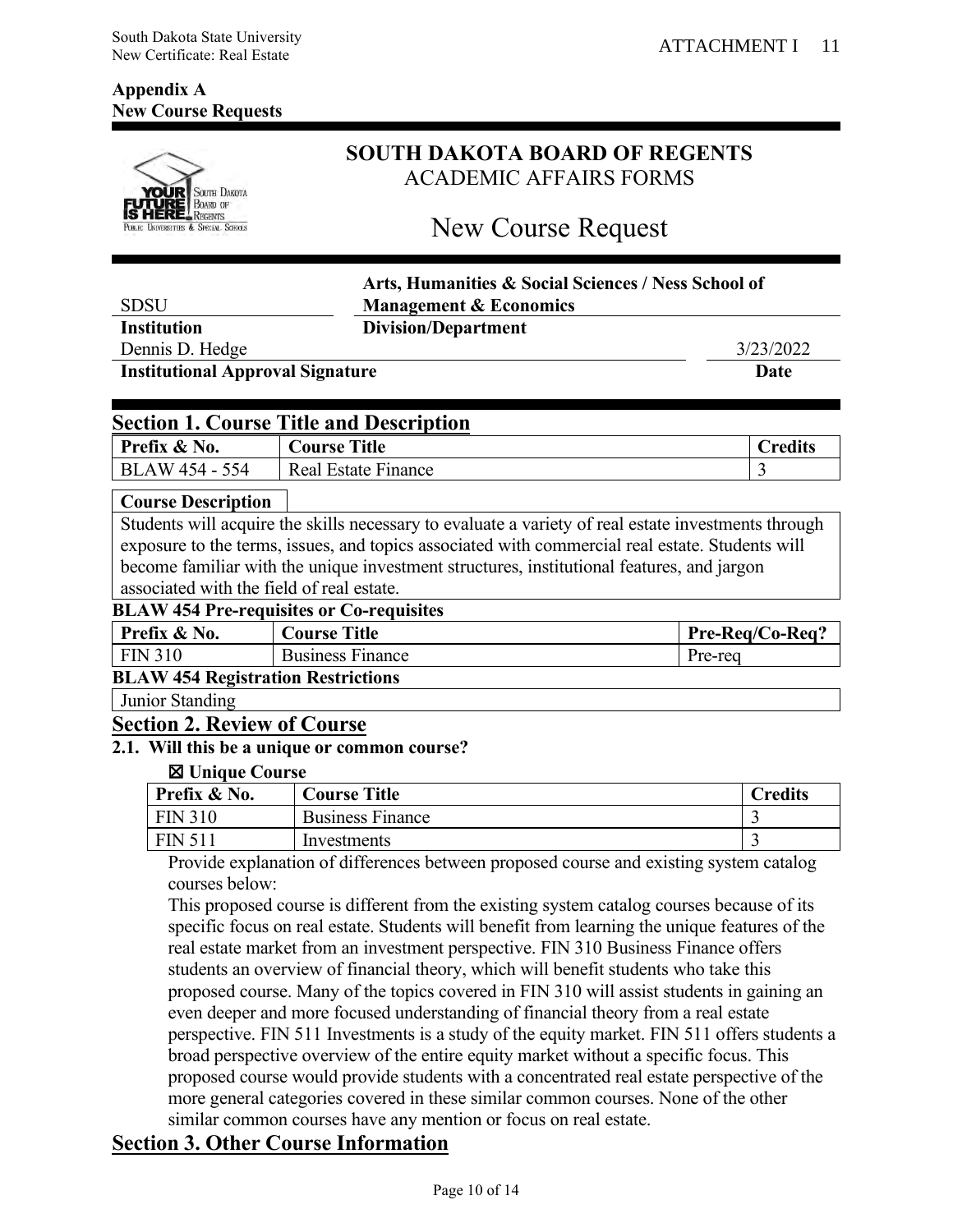# **3.1. Are there instructional staffing impacts?**

☒ No. Schedule Management, explain below: Existing workload is available or will modify schedule to provide adequate time.

**3.2. Existing program(s) in which course will be offered:** Real Estate Certificate

**3.3. Proposed instructional method by university:** R – Lecture

**3.4. Proposed delivery method by university:** 001 – Face to Face Term Based Instruction, 015 –

Internet Asynchronous, 018 – Internet Synchronous, 030 – Blended/Hybrid

**3.5. Term change will be effective:** Fall 2022

**3.6. Can students repeat the course for additional credit?** □Yes ⊠ No

**3.7. Will grade for this course be limited to S/U (pass/fail)?** □Yes ⊠ No

**3.8. Will section enrollment be capped?** □Yes, max per section:  $\boxtimes$  No

**3.9. Will this course equate (i.e., be considered the same course for degree completion) with any other unique or common courses in the common course system database in Colleague and the Course Inventory Report?** ☐Yes ☒ No

**3.10. Is this prefix approved for your university?**  $\boxtimes$  Yes  $\square$  No

# **Section 4. Department and Course Codes (Completed by University Academic Affairs)**

**4.1. University Department:** Ness School of Management and Economics

**4.2. Banner Department Code:** SSME

**4.3. Proposed CIP Code:** 52.1501

Is this a new CIP code for the university?  $\Box$  Yes  $\boxtimes$  No

#### **NEW COURSE REQUEST Supporting Justification for On-Campus Review**

| Brittany McKnight          | Brittany McKnight | 1/6/2022  |
|----------------------------|-------------------|-----------|
| <b>Request Originator</b>  | <b>Signature</b>  | Date      |
| Eluned Jones               | Eluned Jones      | 1/6/2022  |
| <b>Department Chair</b>    | <b>Signature</b>  | Date      |
| Jason Zimmerman            | Jason Zimmerman   | 1/11/2022 |
| <b>School/College Dean</b> | <b>Signature</b>  | Date      |

1. Provide specific reasons for the proposal of this course and explain how the changes enhance the curriculum.

This course will be a required course of the proposed graduate certificate in Real Estate. It will provide students interested in real estate with an opportunity to deepen their knowledge and understanding of investing in the real estate market. Students will benefit from learning the unique features of the real estate market from an investment perspective. It will complement the curriculum of the Land Valuation and Rural Real Estate minor.

- 2. Note whether this course is:  $\boxtimes$  Required $\Box$  Elective
- 3. In addition to the major/program in which this course is offered, what other majors/programs will be affected by this course?

This course may be an elective for the following majors - Agricultural Business (B.S.), Business Economics (B.A./B.S.), Economics (B.A./B.S., M.S.), Economics (B.S.) – Agricultural Economics Specialization, Entrepreneurship (B.A./B.S.).

4. If this will be a dual listed course, indicate how the distinction between the two levels will be made. Additional coursework will be required for graduate level credit. The additional coursework could be in the form of additional projects, additional or different exams or quizzes, and other additional work as determined by the faculty assigned to teach the course.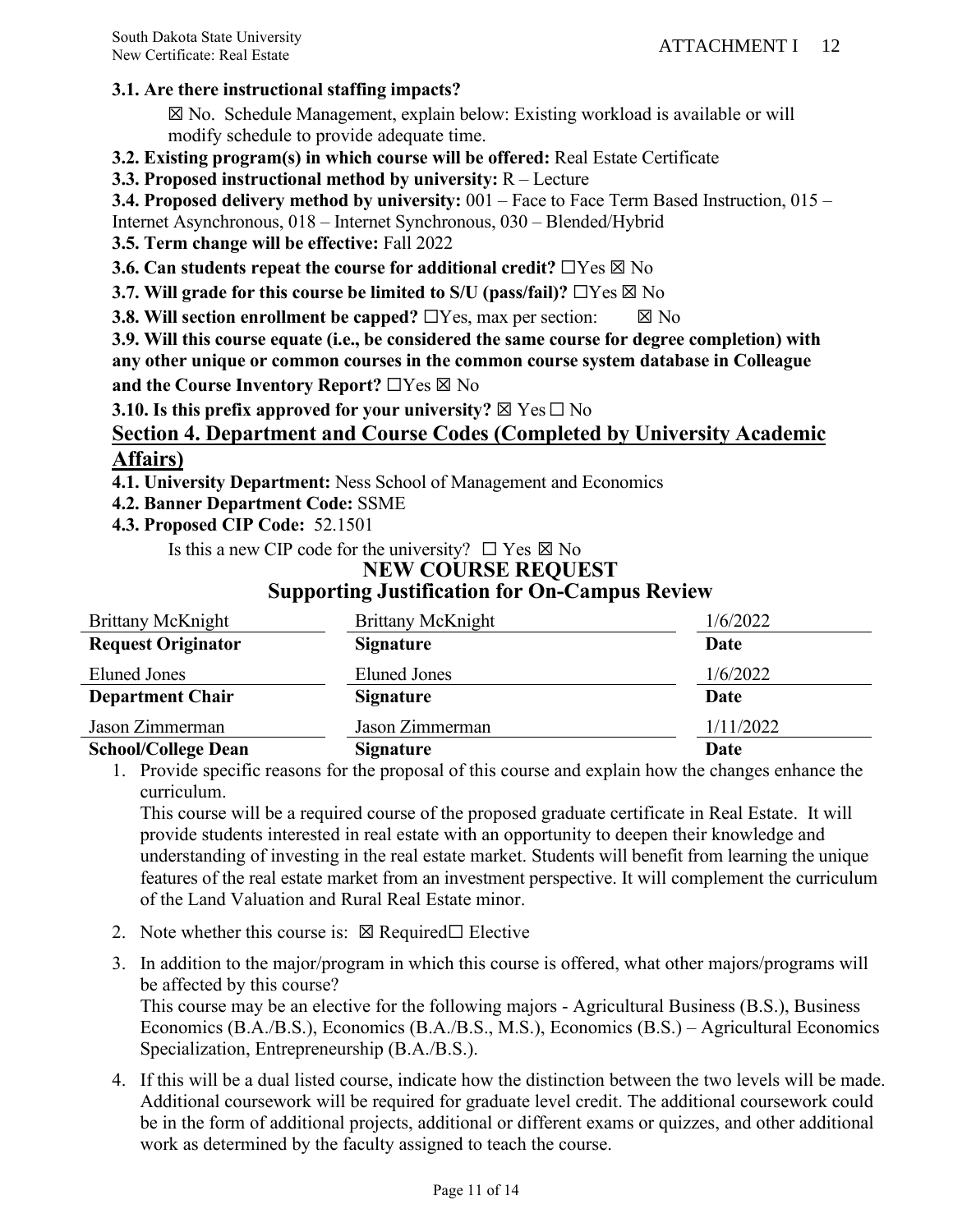- 5. Desired section size 35
- 6. Provide qualifications of faculty who will teach this course. List name(s), rank(s), and degree(s). Nacasius Ujah, Associate Professor, Ph.D.
- 7. Note whether adequate facilities are available and list any special equipment needed for the course. Facilities are adequate. No special equipment is necessary for this course.
- 8. Note whether adequate library and media support are available for the course. Library and media support is adequate.
- 9. Will the new course duplicate courses currently being offered on this campus?  $\Box$  Yes  $\boxtimes$  No
- 10. If this course may be offered for variable credit, explain how the amount of credit at each offering is to be determined.

N/A



# **SOUTH DAKOTA BOARD OF REGENTS** ACADEMIC AFFAIRS FORMS

# New Course Request

| Arts, Humanities & Social Sciences / Ness School of |  |
|-----------------------------------------------------|--|
| <b>Management &amp; Economics</b>                   |  |
| <b>Division/Department</b>                          |  |

**Institution** 

**SDSU** 

Dennis D. Hedge 3/23/2022

**Institutional Approval Signature Date** 

| <b>Section 1. Course Title and Description</b> |                                                   |                |
|------------------------------------------------|---------------------------------------------------|----------------|
| Prefix & No.                                   | <b>Course Title</b>                               | <b>Credits</b> |
|                                                | BLAW 455 - 555   Advanced Real Property Valuation |                |

## **Course Description**

Students will learn the procedures used to estimate market value of real property; market analysis and valuation techniques most appropriate for appraising income-producing properties, including commercial and agricultural properties.

#### **BLAW 455 Pre-requisites or Co-requisites**

| Prefix & No.                              | <b>Course Title</b>                    | Pre-Reg/Co-Reg? |
|-------------------------------------------|----------------------------------------|-----------------|
| <b>BLAW 453</b>                           | Principles and Procedures of Valuation | Pre-rea         |
| <b>BLAW 455 Registration Restrictions</b> |                                        |                 |

Junior Standing

# **Section 2. Review of Course**

# **2.1. Will this be a unique or common course?**

#### ☒ **Unique Course**

| Prefix & No. | <b>Course Title</b>                           | <b>Credits</b> |
|--------------|-----------------------------------------------|----------------|
| BLAW 453-553 | <b>Principles and Procedures of Valuation</b> |                |
| BLAW 433-533 | Real Estate                                   |                |

Provide explanation of differences between proposed course and existing system catalog courses below:

This proposed course is different from the existing system catalog courses because of its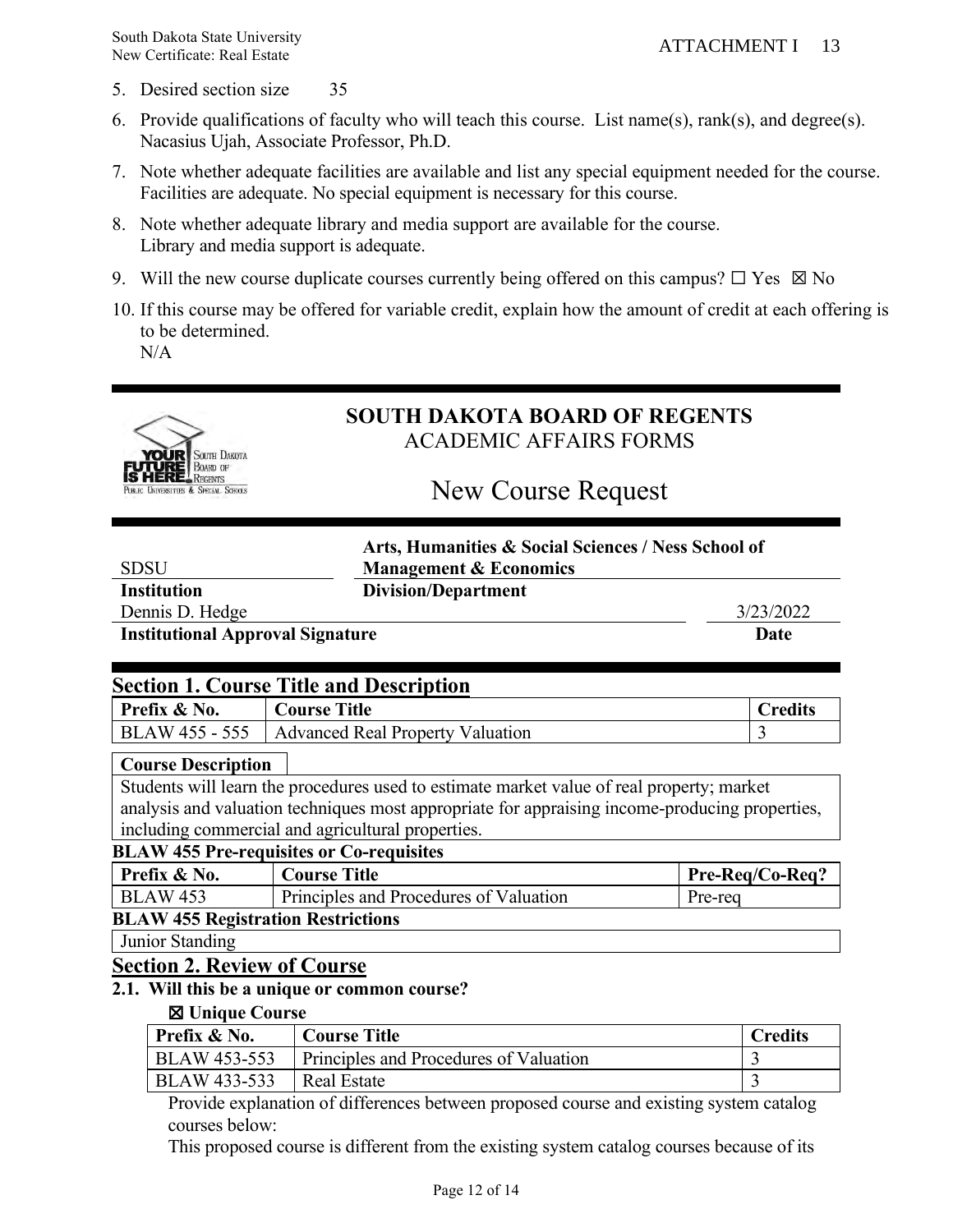specific focus on the advanced appraisal of commercial and agricultural properties. In BLAW 453-553 Principles and Procedures of Valuation, students learn the basic concepts associated with the overall appraisal process. BLAW 433-533 Real Estate is a general introductory course concerning the real estate industry. This proposed course will build on the foundational information students learned in BLAW 433-533 and BLAW 453-553 by narrowly focusing on the appraisal process involved with commercial and agricultural property.

# **Section 3. Other Course Information**

# **3.1. Are there instructional staffing impacts?**

☒ No. Schedule Management, explain below: Existing workload is available or will modify schedule to provide adequate time.

- **3.2. Existing program(s) in which course will be offered:** Real Estate Certificate
- **3.3. Proposed instructional method by university:** R Lecture

**3.4. Proposed delivery method by university:** 001 – Face to Face Term Based Instruction, 015 – Internet Asynchronous, 018 – Internet Synchronous, 030 – Blended/Hybrid

**3.5. Term change will be effective:** Fall 2022

**3.6. Can students repeat the course for additional credit?** □Yes ⊠ No

**3.7. Will grade for this course be limited to S/U (pass/fail)?** □Yes ⊠ No

**3.8. Will section enrollment be capped?**  $\Box$  Yes, max per section:  $\Box$  No

**3.9. Will this course equate (i.e., be considered the same course for degree completion) with any other unique or common courses in the common course system database in Colleague and the Course Inventory Report?** ☐Yes ☒ No

**3.10.** Is this prefix approved for your university?  $\boxtimes$  Yes  $\Box$  No

# **Section 4. Department and Course Codes (Completed by University Academic Affairs)**

**4.1. University Department:** Ness School of Management and Economics

**4.2. Banner Department Code:** SSME

**4.3. Proposed CIP Code:** 52.1501

Is this a new CIP code for the university?  $\Box$  Yes  $\boxtimes$  No

| <b>Brittany McKnight</b>   | Brittany McKnight | 1/6/2022  |  |
|----------------------------|-------------------|-----------|--|
| <b>Request Originator</b>  | <b>Signature</b>  | Date      |  |
| Eluned Jones               | Eluned Jones      | 1/6/2022  |  |
| <b>Department Chair</b>    | <b>Signature</b>  | Date      |  |
| Jason Zimmerman            | Jason Zimmerman   | 1/11/2022 |  |
| <b>School/College Dean</b> | <b>Signature</b>  | Date      |  |

# **NEW COURSE REQUEST Supporting Justification for On-Campus Review**

1. Provide specific reasons for the proposal of this course and explain how the changes enhance the curriculum.

This course will be a required course of the proposed graduate certificate in Real Estate. It will provide students interested in real estate with an opportunity to deepen their knowledge and understanding of investing in the real estate market. BLAW 455-555 Advanced Real Property Valuation will focus on the appraisal process involved with commercial and agricultural property. It will complement the curriculum of the Land Valuation and Rural Real Estate minor.

- 2. Note whether this course is:  $\boxtimes$  Required $\Box$  Elective
- 3. In addition to the major/program in which this course is offered, what other majors/programs will